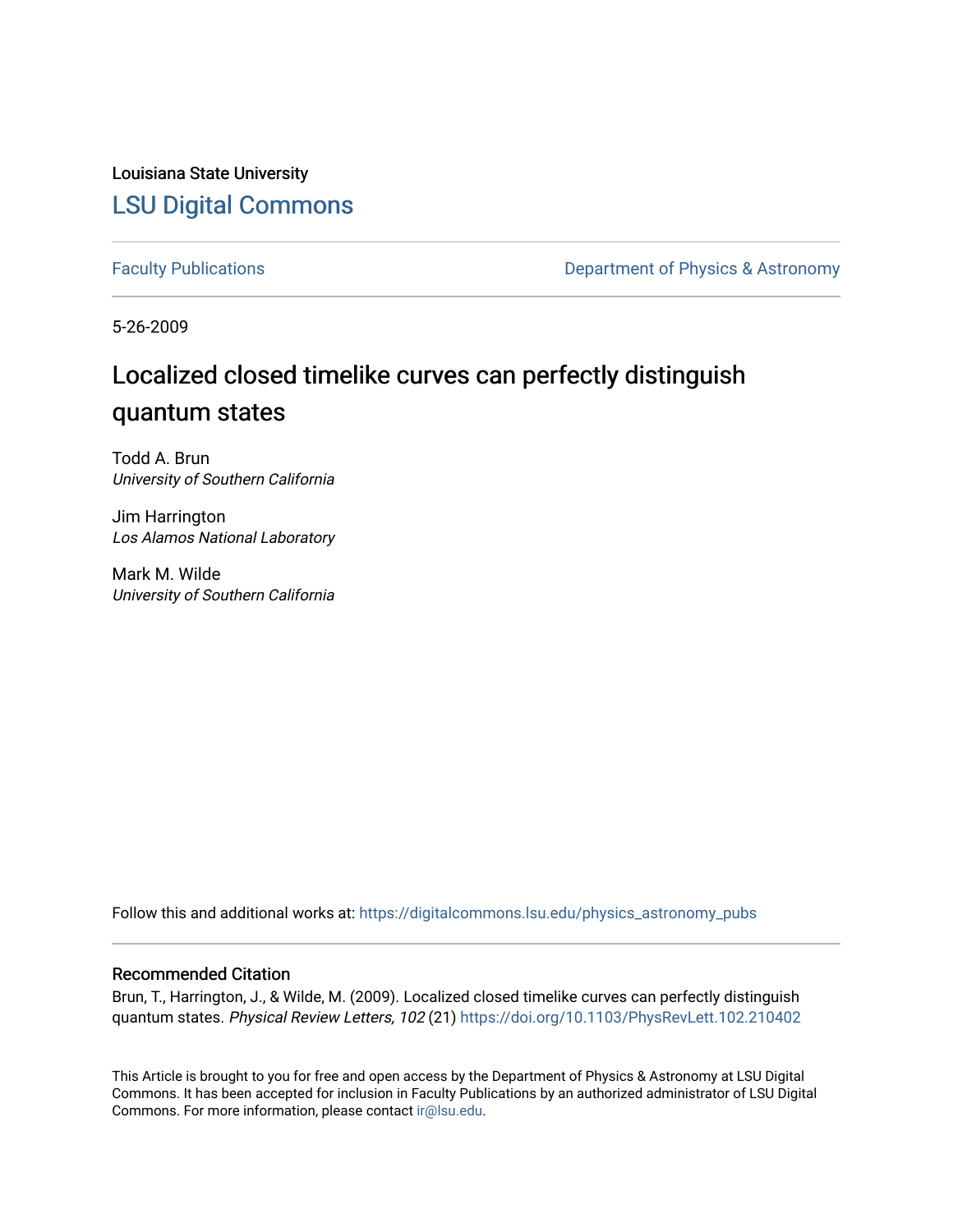## arXiv:0811.1209v2 [quant-ph] 31 Jan 2009 arXiv:0811.1209v2 [quant-ph] 31 Jan 2009

## Localized closed timelike curves can perfectly distinguish quantum states

Todd A. Brun,<sup>1</sup> Jim Harrington,<sup>2</sup> and Mark M. Wilde<sup>1,3</sup>

 $1$ Communication Sciences Institute, Department of Electrical Engineering,

University of Southern California, Los Angeles, CA 90089, USA

 $^{2}$ Applied Modern Physics (P-21), MS D454, Los Alamos National Laboratory, Los Alamos, NM 87545, USA

<sup>3</sup>Centre for Quantum Technologies, National University of Singapore, 3 Science Drive 2, Singapore 117543

(Dated: October 22, 2018)

We show that qubits traveling along closed timelike curves are a resource that a party can exploit to distinguish perfectly any set of quantum states. As a result, an adversary with access to closed timelike curves can break any prepare-and-measure quantum key distribution protocol. Our result also implies that a party with access to closed timelike curves can violate the Holevo bound.

PACS numbers: 03.65.Wj, 03.67.Dd, 03.67.Hk, 04.20.Gz

Introduction—The theory of general relativity points to the possible existence of closed timelike curves (CTCs) [\[1,](#page-4-0) [2\]](#page-4-1). The grandfather paradox is one criticism raised to their existence, but Deutsch resolved this paradox by presenting a method for finding self-consistent solutions of CTC interactions [\[3\]](#page-4-2).

Recently, several quantum information researchers have assumed that CTCs exist and have examined the consequences of this assumption for computation [\[4,](#page-4-3) [5,](#page-4-4) [6\]](#page-4-5). Brun showed that a classical treatment (assuming a lack of contradictions) allows NP-hard problems to be computed with a polynomial number of gates [\[4\]](#page-4-3). Bacon followed with a purely quantum treatment that demonstrates the same reduction of NP-hard problems to P, along with a sketch of how to perform this reduction in a fault-tolerant manner [\[5\]](#page-4-4). Aaronson and Watrous have recently established that either classical or quantum computers interacting with closed timelike curves can compute any function in PSPACE in polynomial time [\[6\]](#page-4-5).

In this Letter, we show how a party with access to CTCs, or a "CTC-assisted" party, can perfectly distinguish among a set of non-orthogonal quantum states. The result has implications for fundamental protocols in quantum communication because a simple corollary is that a CTC-assisted party can break any prepareand-measure quantum key distribution protocol [\[7,](#page-4-6) [8,](#page-4-7) [9\]](#page-4-8). (The security of such a scheme relies on the informationdisturbance tradeoff for identifying quantum states.) Furthermore, the capacity for quantum systems to carry classical information becomes unbounded.

Our work here raises fundamental questions concerning the nature of a physical world in which closed timelike curves exist because it challenges the postulate of quantum mechanics that non-orthogonal states cannot be perfectly distinguished. A full theory of quantum gravity would have to resolve this apparent contradiction between the implication of CTCs and the laws of quantum mechanics. Note that any alternative source of nonlinearity would raise similar questions.

We structure this Letter as follows. First, we give some background on Deutsch's formalism regarding CTCs in

quantum information theory [\[3\]](#page-4-2). We then show how to distinguish the non-orthogonal states  $|0\rangle$  and  $|-\rangle$  where  $|-\rangle \equiv (|0\rangle - |1\rangle)/\sqrt{2}$  and follow by showing how to distinguish the "BB84" states  $|0\rangle$ ,  $|1\rangle$ ,  $|+\rangle$ , and  $|-\rangle$  where  $|+\rangle \equiv (|0\rangle + |1\rangle)/\sqrt{2}$ . Our main theorem then shows that a CTC-assisted party can perfectly distinguish among an arbitrary set of states. We end by discussing how a CTCassisted party can break Holevo's bound [\[10\]](#page-5-0).

Background—Qubits traveling around closed timelike curves (CTC qubits) may give rise to highly nonintuitive behavior, but Deutsch showed how to avoid certain paradoxes by imposing a self-consistency condition [\[3\]](#page-4-2). This self-consistency condition requires that the input density matrix of a CTC quantum system match its output density matrix following its interaction with another system:

<span id="page-1-0"></span>
$$
\rho_{\rm CTC} = \text{Tr}_{\text{sys}} \{ V \left( |\psi \rangle \langle \psi | \otimes \rho_{\rm CTC} \right) V^{\dagger} \},\tag{1}
$$

where  $|\psi\rangle$  is the input state of the chronology-respecting system, the matrix  $\rho_{\text{CTC}}$  is the initial density matrix of the CTC quantum system before the two systems interact, and V is the interaction unitary. The expression on the right hand side of [\(1\)](#page-1-0) is the partial density matrix of the CTC system after the interaction. The output state of the chronology-respecting system is then

<span id="page-1-1"></span>
$$
\rho_{\rm out} = \text{Tr}_{\rm CTC} \{ V \left( |\psi \rangle \langle \psi | \otimes \rho_{\rm CTC} \right) V^{\dagger} \}. \tag{2}
$$

The output state is in general a nonlinear function of the input state  $|\psi\rangle$ , because  $\rho_{\text{out}}$  depends on both  $|\psi\rangle$  and  $\rho_{\text{CTC}}$ , and  $\rho_{\text{CTC}}$  also depends on  $|\psi\rangle$ . It is this nonlinearity that enables us to transcend the usual limitations of quantum mechanics.

Deutsch showed in Ref. [\[3\]](#page-4-2) that there always exists a self-consistent solution to Eq. [\(1\)](#page-1-0), but it does not necessarily have to be unique. In the examples and main theorem of this Letter, we construct an interaction and measurement scheme to distinguish perfectly any set of non-orthogonal states. To achieve this result, we engineer the density matrix of the CTC system to be unique as well as self-consistent.

Distinguishing two non-orthogonal states—We first show how to distinguish the non-orthogonal states  $|0\rangle$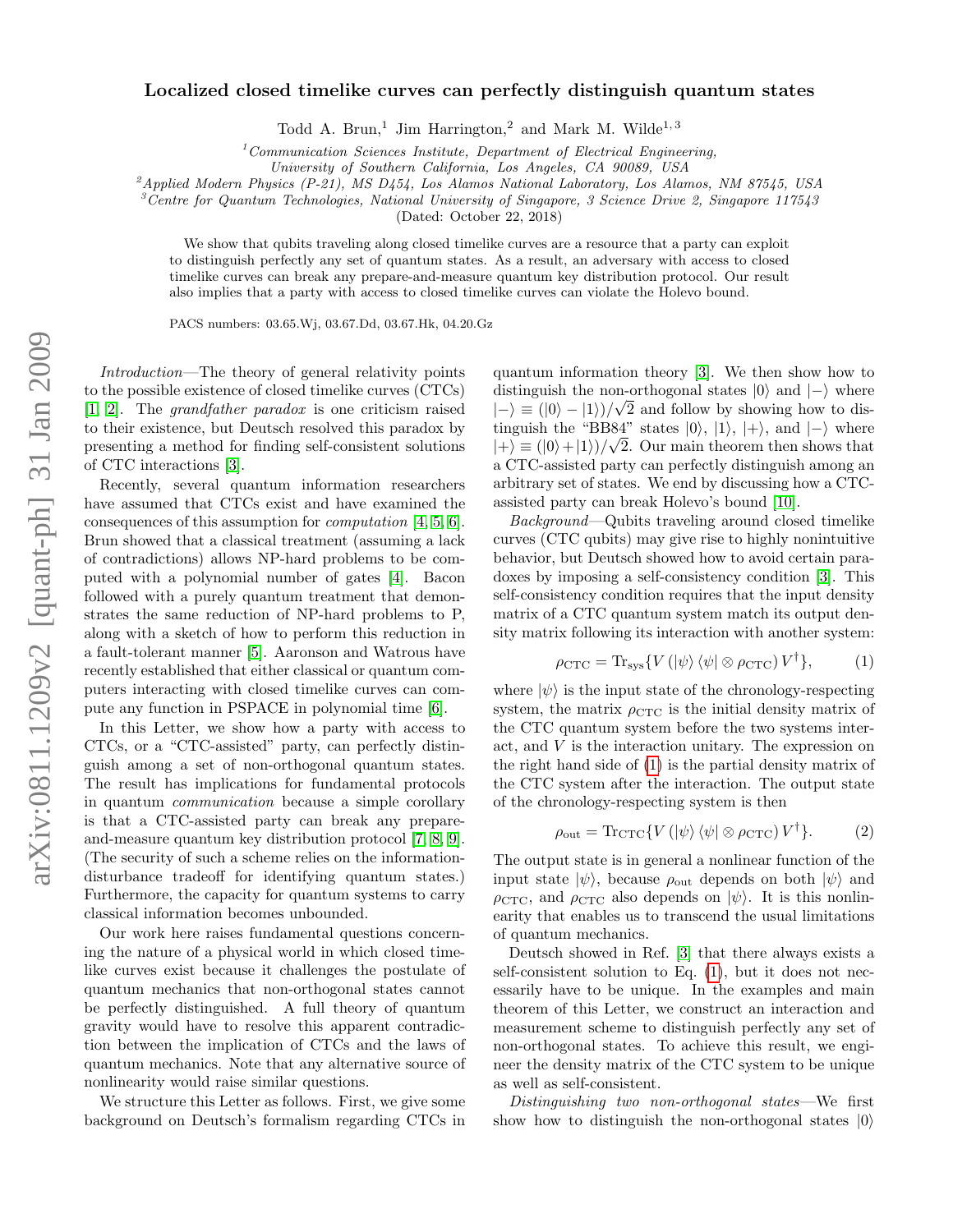

<span id="page-2-0"></span>FIG. 1: The above circuit can perfectly distinguish the nonorthogonal states  $|0\rangle$  and  $|-\rangle$ . The first qubit in state  $|\psi\rangle$ is the unknown qubit ( $|0\rangle$  or  $|-\rangle$ ) and the second qubit with density matrix  $\rho_{\text{CTC}}$  travels along a closed timelike curve. The double vertical bars on the bottom left and right indicate the past and future mouths of the wormhole for the CTC.

and  $|-\rangle$  without uncertainty or error. Let  $|\psi\rangle^A$  denote the unknown initial state ( $|0\rangle$  or  $|-\rangle$ ) that lives on a system A. Suppose that we have access to one CTC qubit for a length of time and let  $B$  denote its corresponding system. The desired interaction is as follows:

- 1. Swap systems A and B.
- 2. Perform a controlled-Hadamard with system A as the control and system B as the target.
- 3. Measure system A in the computational basis.

System B "disappears" after some time because it travels along a closed timelike curve and enters the future mouth of its wormhole. The measurement of system A occurs after this point. A measurement result of zero reveals that  $|\psi\rangle = |0\rangle$ , and a measurement result of one reveals that  $|\psi\rangle = |-\rangle$ . Fig. [1](#page-2-0) depicts the quantum circuit for this procedure.

Let us describe the operation of the circuit in Fig. [1](#page-2-0) by tracing backward through it. First suppose that the final state of the chronology-respecting qubit is  $|0\rangle\langle 0|$ . The circuit is then simply a SWAP gate because the Hadamard does not act on the CTC qubit. Therefore, self-consistency of the initial and final state of the CTC qubit implies that  $\rho_{\text{CTC}} = |\psi\rangle \langle \psi| = |0\rangle \langle 0|$  because the two qubits are invariant under the SWAP operation.

Alternatively, suppose the final state of the chronologyrespecting qubit is  $|1\rangle\langle 1|$ . Then the controlled-Hadamard reduces to application of the Hadamard gate on the CTC qubit. The input state to the Hadamard gate is  $|\psi\rangle\langle\psi|$ (because of the SWAP), and the output state is  $\rho_{\text{CTC}} =$  $|1\rangle\langle 1|$  (again, because of the SWAP). This action occurs when  $|\psi\rangle \langle \psi| = |-\rangle \langle -|$ .

It only remains to show that these self-consistent solutions for  $\rho_{\text{CTC}}$  are unique. Let

$$
\rho_{\text{CTC}} = \alpha |0\rangle \langle 0| + \beta |0\rangle \langle 1| + \gamma |1\rangle \langle 0| + \delta |1\rangle \langle 1|.
$$

For  $\rho_{\text{CTC}}$  to be a density matrix, it must be Hermitian, positive semi-definite, and have trace 1; these conditions imply that  $\alpha$ ,  $\delta$  must be non-negative reals such that  $\alpha + \delta = 1$ , that  $\gamma = \beta^*$ , and that  $|\beta|^2 \leq \alpha \delta$ . Suppose  $|\psi\rangle\langle\psi| = |0\rangle\langle0|$ . Then  $\delta = 0$  and  $\alpha = 1$ because self-consistency requires that  $\alpha = \alpha + \delta/2$ .



<span id="page-2-2"></span>FIG. 2: The above circuit can perfectly distinguish the BB84 states  $|0\rangle$ ,  $|1\rangle$ ,  $|+\rangle$ , and  $|-\rangle$ . The circuit uses the standard quantum circuit notation from Ref. [\[11\]](#page-5-1) and we define the unitaries  $U_{00}$ ,  $U_{01}$ ,  $U_{10}$ , and  $U_{11}$  in [\(3\)](#page-2-1).

Thus  $\rho_{\text{CTC}} = |0\rangle\langle 0|$  is the only solution. Now suppose  $|\psi\rangle\langle\psi| = |-\rangle\langle-|$ . Then  $\alpha = 0$  and  $\delta = 1$  because self-consistency requires that  $\delta = \delta + \alpha/2$ . Thus  $\rho_{\text{CTC}} = |1\rangle \langle 1|$  is the only solution.

Straightforward modifications to the unitaries in Fig. [1](#page-2-0) can be introduced to distinguish between any two nonorthogonal states. This scheme then breaks the security of the B92 quantum key distribution protocol [\[8\]](#page-4-7). Even with no loss on the quantum channel, a CTC-assisted adversary can learn the identity of every signal that Alice transmits and then prepare and transmit the same state to Bob. The adversary gains full information without producing any disturbance.

Distinguishing the BB84 states—We next consider how to distinguish the four BB84 states  $\{|0\rangle, |1\rangle, |+\rangle, |-\rangle\}.$ Our scheme first appends an ancillary state  $|0\rangle$  to the unknown state  $|\psi\rangle$  (one of the four BB84 states) and then uses two CTC qubits to effect the following map:

$$
|00\rangle \rightarrow |00\rangle, \qquad |+0\rangle \rightarrow |10\rangle, |10\rangle \rightarrow |01\rangle, \qquad |-0\rangle \rightarrow |11\rangle.
$$

That is, by measuring the output of the chronologyrespecting qubits in the computational basis, the result  $a = 0$  reveals that the unknown state  $|\psi\rangle$  is a Z-eigenstate with eigenvalue  $(-1)^b$ , and  $a = 1$  reveals that  $|\psi\rangle$  is an X-eigenstate with eigenvalue  $(-1)^b$ . We claim that the circuit in Fig. [2](#page-2-2) implements such a mapping, where we define the unitaries  $U_{00}$ ,  $U_{01}$ ,  $U_{10}$ , and  $U_{11}$  as follows:

<span id="page-2-1"></span>
$$
U_{00} \equiv \text{SWAP},
$$
  
\n
$$
U_{01} \equiv X \otimes X,
$$
  
\n
$$
U_{10} \equiv (X \otimes I) \circ (H \otimes I),
$$
  
\n
$$
U_{11} \equiv (X \otimes H) \circ (\text{SWAP}).
$$
\n(3)

The circuit in Fig. [2](#page-2-2) consists of two SWAPs between the chronology-respecting qubits and the CTC qubits, followed by four controlled unitaries, such that a distinct unitary acts on the CTC qubits for each output state  $|ab\rangle$ . For each input state, the desired output of the chronology-respecting qubits corresponds to a selfconsistent solution for the CTC qubits. The argument that the solution is unique proceeds as before: we consider a general density matrix for  $\rho_{\text{CTC}}$ , and we then show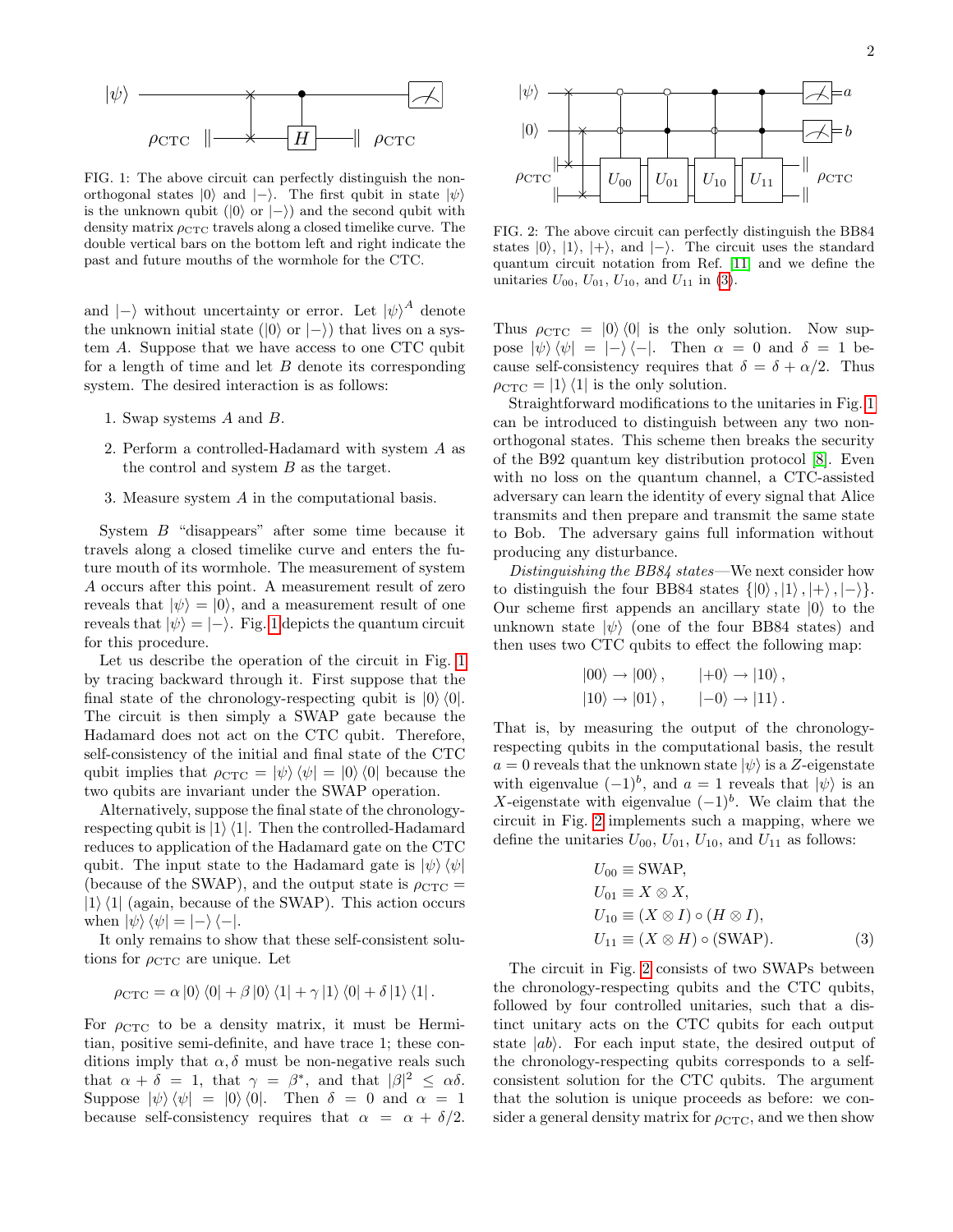that all but one of the diagonal elements in the computational basis must be zero. This result implies that  $\rho_{\text{CTC}}$ is pure and equal to a computational basis state.

As in the previous section, the circuit in Fig. [2](#page-2-2) renders insecure any quantum key distribution protocol using these states [\[7,](#page-4-6) [9\]](#page-4-8). An adversary can learn the basis and bit values of each signal state (and then prepare an identical state) without introducing any loss or disturbance in the quantum transmission.

General state distinguishability—We now present our main theorem and proof, that constructively demonstrates how to use a CTC system to distinguish perfectly an arbitrary number of distinct quantum states.

**Theorem.** Suppose there is a set  $\{|\psi_j\rangle\}_{j=0}^{N-1}$  of N distinct states in a space of dimension  $N$ . Suppose we have access to an N-dimensional CTC system in a closed loop. Then we can implement the following map:

$$
\forall j \qquad |\psi_j\rangle \to |j\rangle
$$

where the states  $|j\rangle$  are a standard orthonormal basis for the N-dimensional space.

*Proof.* We want to demonstrate a mapping of  $|\psi_j\rangle \rightarrow |j\rangle$ for  $0 \leq j \leq N-1$ , where  $\{|j\rangle\}$  forms a standard orthonormal basis for the input space. We utilize a closed timelike curve (CTC) containing an N-dimensional system in a closed loop. We prepare the input system in one of the states  $|\psi_i\rangle$ . We then let it interact with the CTC system via a unitary transformation  $V$ . The output state will be  $|j\rangle$ . We choose V as follows:

- 1. First, swap the input system with the CTC system.
- 2. Next, apply the following controlled unitary from the system to the CTC:

$$
\sum_{k=0}^{N-1} |k\rangle \langle k| \otimes U_k,
$$

where the  $\{U_k\}$  are a set of N unitary transformations acting just on the CTC system.

Let the input state of the chronology-respecting system by  $|\psi_i\rangle$ . Before the interaction, the CTC system is in the state  $\rho_{\text{CTC}}$ , which must satisfy the self-consistency condition Eq. [\(1\)](#page-1-0) for  $|\psi\rangle = |\psi_i\rangle$ . The state of the output system will be given by Eq. [\(2\)](#page-1-1). We first show how to satisfy self-consistency. If we choose each  $U_k$  such that

$$
U_k |\psi_k\rangle = |k\rangle , \qquad (4)
$$

then the solution  $\rho_{\text{CTC}} = |k\rangle \langle k|$  satisfies the selfconsistency condition and gives the desired output state. However, this is not enough by itself for the construction to work. We also need  $\rho_{\text{CTC}}$  to be unique. (More precisely,  $\rho_{\text{out}}$  needs to be unique. But uniqueness of  $\rho_{\text{CTC}}$  is a sufficient condition for that.) We now show how to engineer the state of the CTC system and the output system to be unique. Suppose that the  $\{U_k\}$  satisfy the condition above. Consider a general state for  $\rho_{\text{CTC}}$ :

$$
\rho_{\rm CTC} = \sum_{m,n} \rho_{mn} |m\rangle \langle n|.
$$

Plugging this expression into the self-consistency equa-tion [\(1\)](#page-1-0) for  $\rho_{\text{CTC}}$  with input state  $|\psi_i\rangle$  and a unitary V of the above form, the matrix elements  $\rho_{mn}$  must satisfy

<span id="page-3-0"></span>
$$
\rho_{mn} = \sum_{k} \rho_{kk} \langle m | U_k | \psi_j \rangle \langle \psi_j | U_k^{\dagger} | n \rangle. \tag{5}
$$

We want to choose the unitaries  $\{U_k\}$  such that the unique solution to Eq. [\(5\)](#page-3-0) is  $\rho_{ij} = 1$ , and all other elements of  $\rho_{\text{CTC}}$  are zero. Let us focus on the *j*th diagonal element. Since  $U_j |\psi_j\rangle = |j\rangle$ , we get

$$
\rho_{jj} = \rho_{jj} + \sum_{k \neq j} \rho_{kk} \left| \langle j \right| U_k \left| \psi_j \right> \right|^2.
$$
 (6)

For any k such that  $\langle j | U_k | \psi_j \rangle \neq 0$ , the above equation implies  $\rho_{kk} = 0$ . If  $\rho_{kk} = 0$  for all  $k \neq j$ , this implies that all off-diagonal terms are also zero, and therefore  $\rho_{jj} = 1$ , which is what we want. Therefore, a set of sufficient (but by no means necessary) conditions for a unique, self-consistent solution are as follows:

- 1.  $U_k |\psi_k\rangle = |k\rangle$  for all k, and
- 2.  $\langle j | U_k | \psi_j \rangle \neq 0$  for all j and k.

Next we construct a set of unitaries  $\{U_k\}$  satisfying these two conditions. Let  $S = \{ |\psi_i \rangle \}$  be the set of initial states. Choose a particular  $k$ . We will construct two orthonormal bases  $|b_m\rangle$  and  $|c_m\rangle$  for  $m = 1, \ldots, N$  such that

$$
U_k = \sum_m |c_m\rangle \langle b_m|.
$$

This will automatically make  $U_k$  unitary. We construct these bases in a series of steps.

1. We need  $U_k |\psi_k\rangle = |k\rangle$ . So choose  $|b_1\rangle = |\psi_k\rangle$  and  $|c_1\rangle = |k\rangle$ . Let us label the vector  $|\psi_k\rangle$  as  $|\psi_{1,1}\rangle$ .

2. Pick another vector from the set S. Label this vector  $|\psi_{2,1}\rangle$ . Perform a Gram-Schmidt orthogonalization with this vector to construct orthonormal basis vector  $|b_2\rangle$ :

$$
|b_2\rangle = \frac{1}{\mathcal{N}} \left( |\psi_{2,1}\rangle - |b_1\rangle \langle b_1|\psi_{2,1}\rangle \right).
$$

3. Now find all the vectors in the set S that are in the space spanned by  $|b_1\rangle$  and  $|b_2\rangle$ , including at least  $|\psi_{2,1}\rangle$ , but excluding  $|\psi_{1,1}\rangle$ . Suppose there are  $m_2$  such vectors. Label these vectors  $|\psi_{2,1}\rangle$ ,  $|\psi_{2,2}\rangle$ , ...,  $|\psi_{2,m_2}\rangle$ . Construct the basis vector  $|c_2\rangle$ :

$$
|c_2\rangle = \frac{1}{\sqrt{m_2}} \left( \sum_{n=1}^{m_2} |j_{2,n}\rangle \right),
$$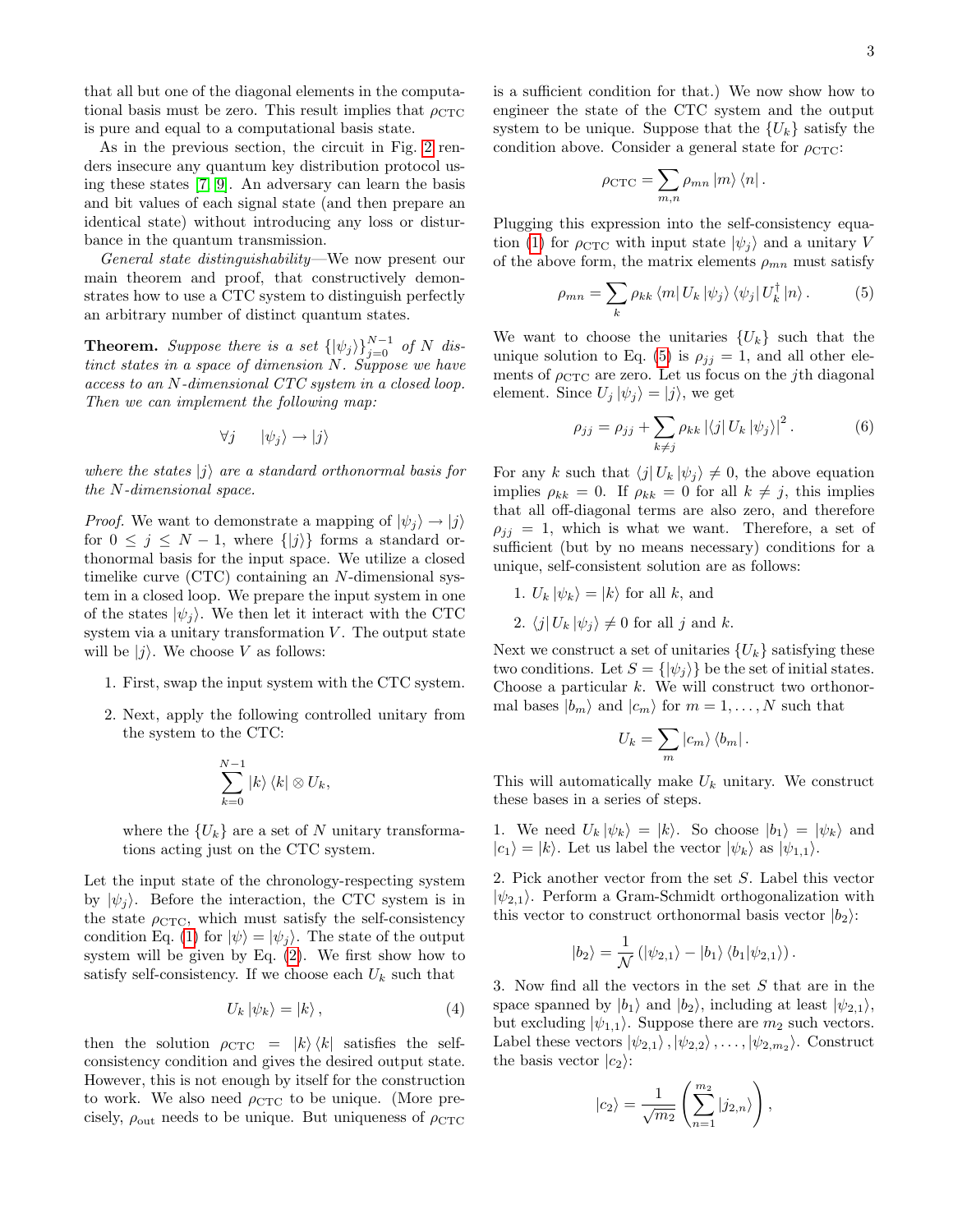where the labels  $j_{2,n}$  stand for the indices of the vectors  $|\psi_{2,n}\rangle$  in the set. Note that  $|c_2\rangle$  is also orthogonal to  $|c_1\rangle$ .

4. We now iterate this procedure. Suppose we have constructed t basis vectors  $|b_1\rangle, \ldots, |b_t\rangle$  and  $|c_1\rangle, \ldots, |c_t\rangle$ . We construct  $|b_{t+1}\rangle$  and  $|c_{t+1}\rangle$  as follows. Pick a state from  $S$  that has not yet been used. Label this state  $|\psi_{t+1,1}\rangle$ . Perform a Gram-Schmidt orthogonalization using this state and the already constructed vectors  $|b_1\rangle, \ldots, |b_t\rangle$  to make the orthonormal basis vector  $|b_{t+1}\rangle$ :

$$
|b_{t+1}\rangle = \frac{1}{N} \left( |\psi_{t+1,1}\rangle - \sum_{n=1}^t |b_n\rangle \langle b_n | \psi_{t+1,1}\rangle \right).
$$

5. Take all the vectors from  $S$  that have not yet been used and that are contained in the subspace spanned by  $|b_1\rangle, \ldots, |b_{t+1}\rangle$ . Suppose there are  $m_{t+1}$  of them. Label these vectors  $|\psi_{t+1,1}\rangle, \ldots, |\psi_{t+1,m_{t+1}}\rangle$ . Now construct the new basis vector  $|c_{t+1}\rangle$ :

$$
|c_{t+1}\rangle = \frac{1}{\sqrt{m_{t+1}}} \left( \sum_{n=1}^{m_{t+1}} |j_{t+1,n}\rangle \right).
$$

6. Repeat steps 4 and 5 until all the vectors in the set  $S$ have been used. If this has not yet produced a complete basis, choose any sets of orthonormal vectors to complete  $\{|b_m\rangle\}$  and  $\{|c_m\rangle\}$ .

7. Now repeat this entire construction for every  $U_k$ . From step 1 we get condition 1:  $U_k |\psi_k\rangle = |k\rangle$ . From the way we construct the  $|c_m\rangle$  (in steps 3 and 5), we see that  $\langle j | U_k | \psi_j \rangle \neq 0$  for all j and k, so both self-consistency and uniqueness are assured. and uniqueness are assured.

Implications for the Holevo bound—As a final note, we point out that a CTC-assisted party can violate the Holevo bound [\[10\]](#page-5-0). Suppose that Alice chooses to send one of the four states  $\{|0\rangle, |1\rangle, |+\rangle, |-\rangle\}$  to Bob over a noiseless quantum channel. A CTC-assisted Bob can employ the method in the previous section to distinguish Alice's state perfectly and can then access two classical bits of information. This ability to access two classical bits violates the Holevo bound of one classical bit per qubit. Indeed, using a set of  $2^n$  non-orthogonal states would allow Alice to send  $n$  classical bits via a single noiseless qubit, if Bob uses the above measurement procedure.

Conclusion—We have shown how to exploit closed timelike curves to distinguish non-orthogonal states. Two direct implications are that one could break any prepare-and-measure quantum key distribution protocol as well as violate the Holevo bound. If CTC qubits are treated as a free resource, then the achievable classical communication rate with a single noiseless quantum transmission is unbounded. We conjecture that the addition of any nonlinearity to quantum mechanics, such as that considered in Ref. [\[12\]](#page-5-2), could be exploited similarly.

There are at least three ways to consider the implications of the results in this Letter. First, note that even if our universe contains no stable wormholes, the existence of microscopic, short-lived closed timelike curves can still revolutionize information processing tasks if they persist long enough to engineer specific unitary interactions with qubits traveling their worldlines. Second, while issues such as the grandfather paradox are resolved by Deutsch's formalism for stochastic and quantum bits traveling along closed timelike curves [\[3\]](#page-4-2), the eroding of a finite capacity for classical communication with a qubit is a strong information theoretic argument casting doubt on the allowed existence of CTCs (similar in vein to the quantum communication complexity argument in Ref. [\[13\]](#page-5-3)). A third tack is to consider whether Deutsch's fixed point solution for resolving CTC paradoxes is itself somehow flawed. If the formalism is invalidated, then computational complexity results such as  $P_{\text{CTC}} = \text{PSPACE}$  [\[6\]](#page-4-5) should be reexamined. Any theory of quantum gravity will need to reconcile this intersection of quantum information theory and general relativity.

Finally, it should be interesting to study the effect of noise on the physical processes outlined in this Letter. For instance, how stable are these maps to perturbations in the input states? Recent work utilizing the Heisenberg picture may be a useful approach [\[14\]](#page-5-4). We conjecture that a CTC-assisted party can construct a universal cloner with fidelity approaching one, at the cost of increasing the available dimensions in ancillary and CTC resources. One area of future work could be to optimize this fidelity given CTC resources of fixed dimension.

We thank Dave Bacon, Steve Flammia, Charlie Bennett, Tim Ralph and Jonathan Oppenheim for helpful discussions. MMW acknowledges support from NSF Grant 0545845, from the National Research Foundation & Ministry of Education, Singapore, and thanks Martin Rötteler and NEC Laboratories America for hosting him as a visitor. TAB received support from NSF Grant No. CCF-0448658.

- <span id="page-4-0"></span>[1] M. S. Morris, K. S. Thorne, and U. Yurtsever, Phys. Rev. Lett. 61, 1446 (1988).
- <span id="page-4-1"></span>[2] J. R. Gott, Phys. Rev. Lett.  $66$ , 1126 (1991).
- <span id="page-4-2"></span>[3] D. Deutsch, Phys. Rev. D 44, 3197 (1991).
- <span id="page-4-3"></span>[4] T. A. Brun, Found. Phys. Lett. 16, 245 (2003), arXiv:grqc/0209061v1.
- <span id="page-4-4"></span>[5] D. Bacon, Phys. Rev. A **70**, 032309 (2004), arXiv:quantph/0309189v3.
- <span id="page-4-5"></span>[6] S. Aaronson and J. Watrous (2008), arXiv:0808.2669v1.
- <span id="page-4-6"></span>[7] C. Bennett and G. Brassard, Proceedings of IEEE International Conference on Computers, Systems and Signal Processing pp. 175–179 (1984).
- <span id="page-4-7"></span>[8] C. Bennett, Phys. Rev. Lett. **68**, 3121 (1992).
- <span id="page-4-8"></span>[9] V. Scarani, A. Acin, G. Ribordy, and N. Gisin, Phys. Rev. Lett. 92, 057901 (2004), arXiv:quant-ph/0211131v4.